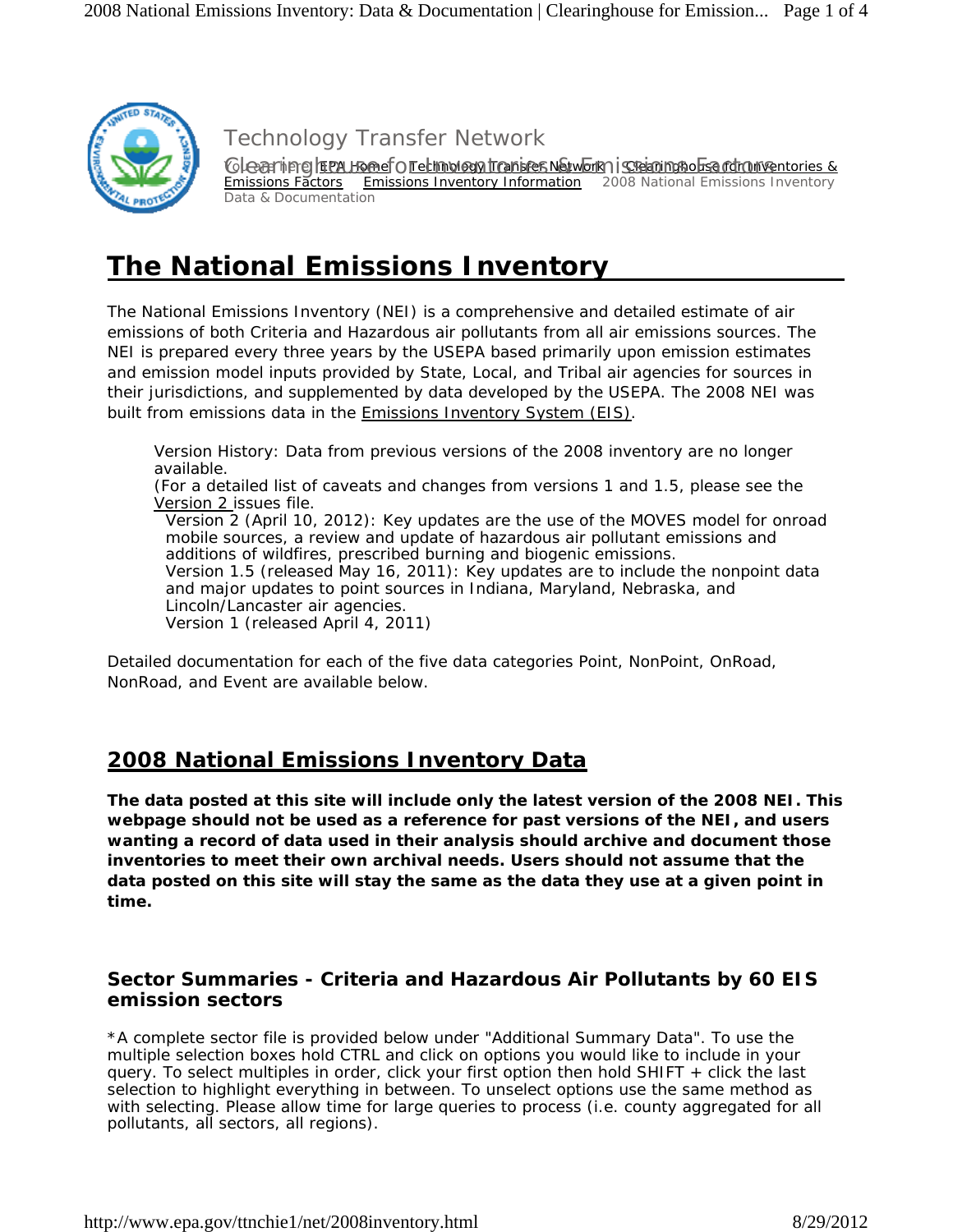| <b>Geographic Aggregation</b>                                                                                                                                                                                          |  |  |  |
|------------------------------------------------------------------------------------------------------------------------------------------------------------------------------------------------------------------------|--|--|--|
| Region 1 - Connecticut<br>Region 1 - Massachusetts<br>Region 1 - Maine<br>Region 1 - New Hampshire<br>Region 1 - Rhode Island<br>Region 1 - Vermont                                                                    |  |  |  |
| <b>Sector</b>                                                                                                                                                                                                          |  |  |  |
| Agriculture - Crops & Livestock Dust<br><b>Agriculture - Fertilizer Application</b><br>Agriculture - Livestock Waste<br>Biogenics - Vegetation and soil<br><b>Bulk Gasoline Terminals</b><br><b>Commercial Cooking</b> |  |  |  |
|                                                                                                                                                                                                                        |  |  |  |

This site uses pop-up windows, click here for help on allowing pop-ups from this site

#### **Tier 1 Summaries - Criteria Air Pollutants only by 14 major tiers**

| National / State / County or Tribe   | <b>Geographic Aggregation</b>                                                                                                                       |  |  |  |
|--------------------------------------|-----------------------------------------------------------------------------------------------------------------------------------------------------|--|--|--|
| • National C State C County or Tribe | Region 1 - Connecticut<br>Region 1 - Massachusetts<br>Region 1 - Maine<br>Region 1 - New Hampshire<br>Region 1 - Rhode Island<br>Region 1 - Vermont |  |  |  |
| <b>Pollutant</b>                     | <b>Tier 1 Category</b>                                                                                                                              |  |  |  |
|                                      |                                                                                                                                                     |  |  |  |

Create CSV File

#### **SCC Data Files**

**The full detail data files for the Point, Onroad, Nonroad and Nonpoint data categories can be downloaded from the following drop-down menu. Please note these files are larger than previous inventories and can be linked in Access if importing fails.** 

Point Download

#### **Additional Summary Data**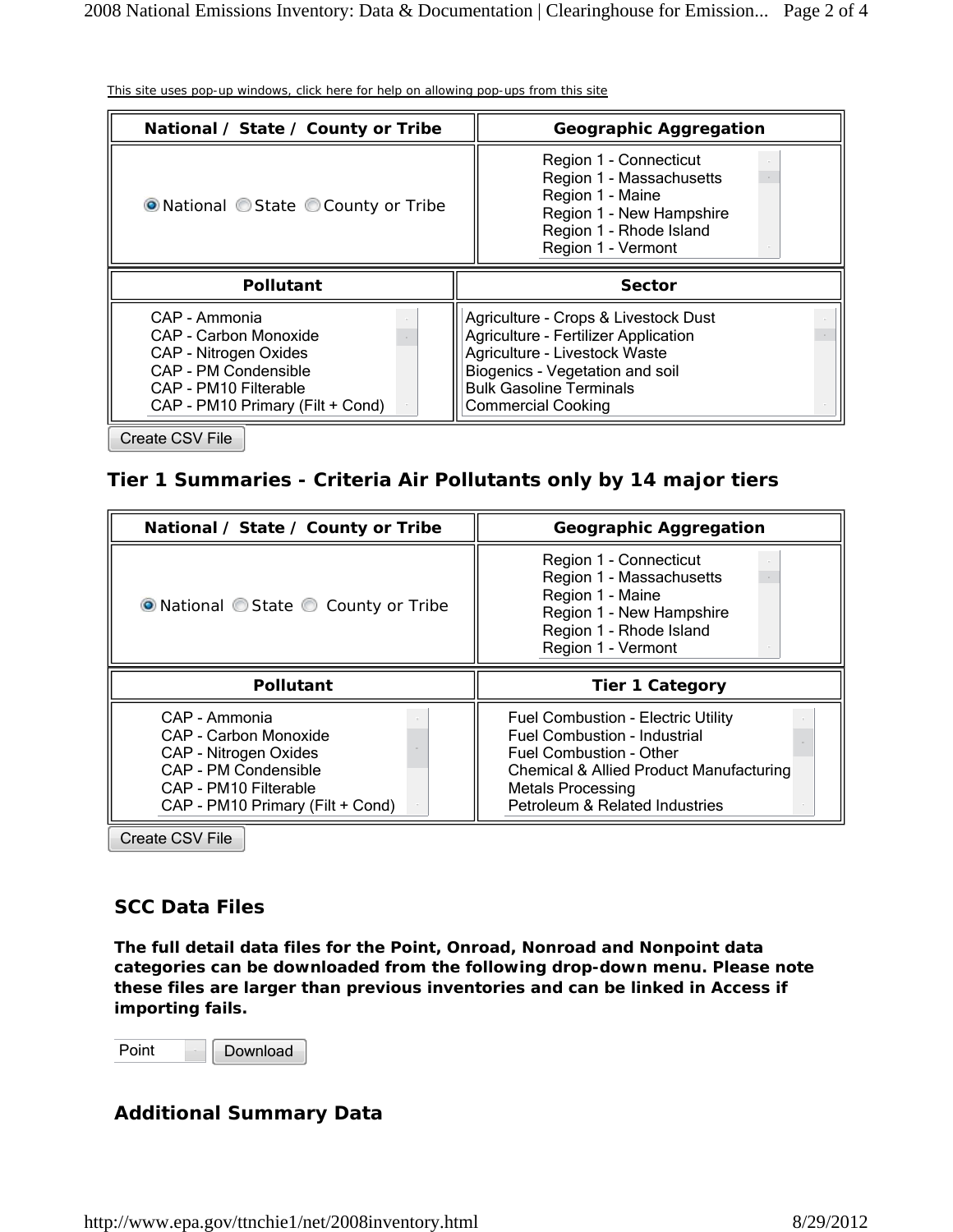**Tribal Lands Emissions Summaries** Sector (Includes both criteria and hazardous air pollutants) Tier 1 (Includes criteria pollutants only) **Facility Emissions Summaries** Facility-level by Pollutant All Sector: National - county aggregated - sector file Biogenics: Various levels of aggregation all the way down to monthly county emissions Tier Summaries: National/State/County summaries for Tier 1, Tier 2 and Tier 3.

### **Fusion Tables**

Fusion Tables (by Google) allow mapping data, creating charts, and using tabular data, including viewing, filtering, summing, and downloading. You can use the links below to access the 2008 NEI data using Fusion Tables. Google's feedback link is the best way to ask for improvements since Google is trialing Fusion Tables – this link is under the gear icon at the upper right of the Fusion Table pages.

• Instructions on using Google Fusion Tables (PDF, 238 KB)

|                                     |  |  |  |  | • Facility total emissions tables and maps |  |  |  |                                            |  |
|-------------------------------------|--|--|--|--|--------------------------------------------|--|--|--|--------------------------------------------|--|
|                                     |  |  |  |  |                                            |  |  |  | CO VOC NOX SO2 PM2.5 PM10 NH3 Lead Mercury |  |
| All criteria pollutants and mercury |  |  |  |  |                                            |  |  |  |                                            |  |

### **2008 NEI Version 2 Technical Support Documentation (Draft)**

The 2008 NEI Technical Support Document is a draft and using an improved format from past documents. Although in draft form, this version provides all of the documentation available in past 2008 NEI releases as well as additional analysis about the sources of data used in the NEI. Placeholder sections are included so that major section numbers will not change in future verisons. This draft document will be replaced with updaed versions as they become available. Requests for updated sections can be made to the Info CHIEF Help Desk at info.chief@epa.gov.

- 2008 NEI Technical Support Document, Draft (pdf, 3.6 MB updated 6/2012)
- Appendices, Draft (pdf, 1.2 MB, updated 7/2012)

• Supporting Data and Summaries (updated 6/2012) See Section 8 of the Technical Support Document for a list of supporting files and their contents. The contents are accurate and not draft, though more supporting data may be added later.

• References (updated 5/2012) Throughout the documentation, references are made to EPA documents developed as part of the 2008 NEI effort. these are available in this zipped file. See also Section 8 of the Technical Support Document.

## **Description of NEI Data Categories**

The **NEI Point** data category contains emissions estimates for sources that are individually inventoried and usually located at a fixed, stationary location, although portable sources such as some asphalt or rock crushing operations are also included. Point sources include large industrial facilities and electric power plants, but also increasingly include many smaller industrial and commercial facilities, such as dry cleaners and gas stations, which had traditionally been included in Nonpoint sources. The choice of whether these smaller sources are estimated individually and included as point sources or inventoried as a